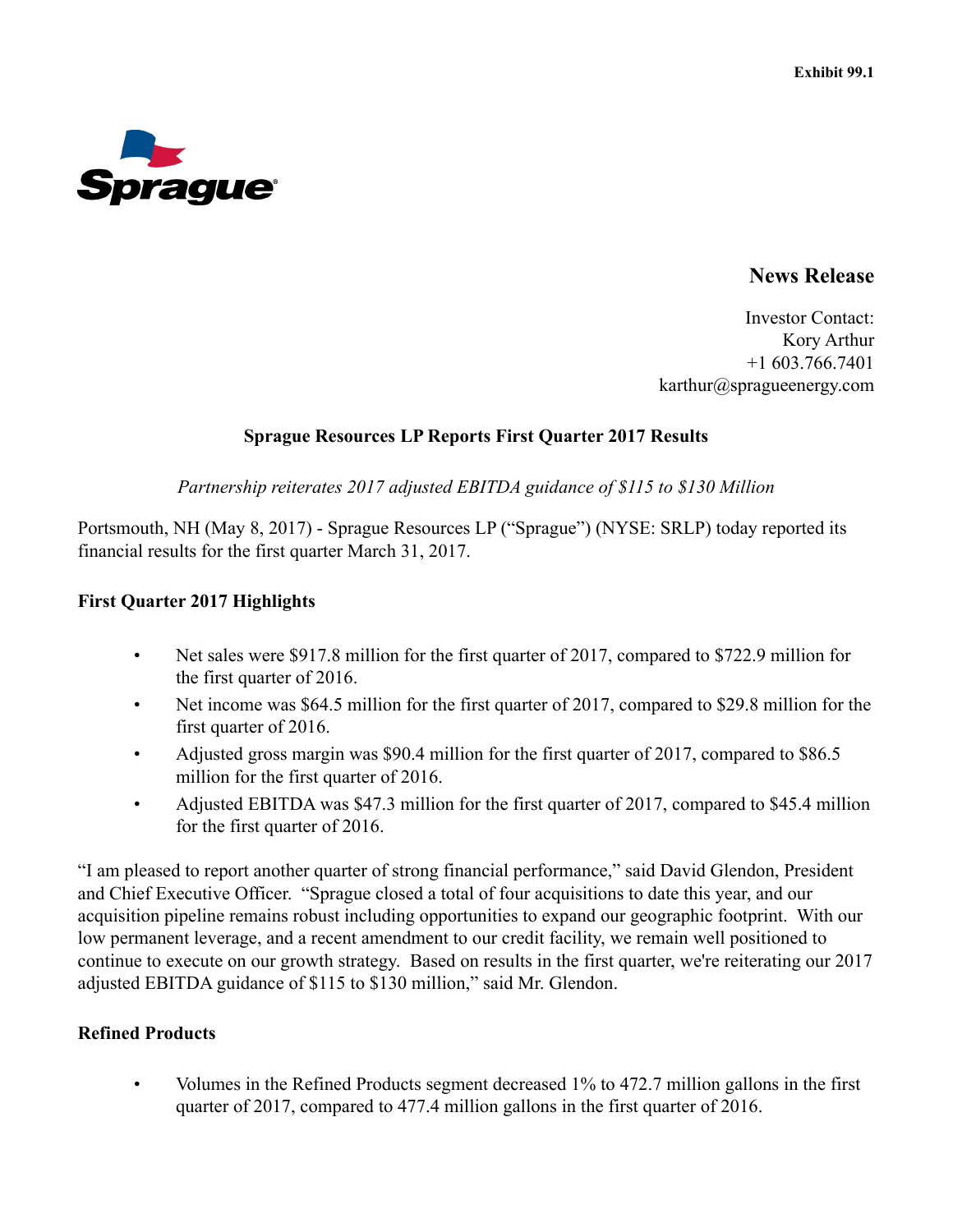• Adjusted gross margin in the Refined Products segment decreased \$2.2 million, or 5%, to \$39.5 million in the first quarter of 2017, compared to \$41.6 million in the first quarter of 2016.

"Sprague's Refined Products sales volumes were stable in the first quarter, as declines in heating oil sales were offset by increased sales of transportation fuels," said Mr. Glendon. "The decline in our adjusted gross margin of \$2.2 million was driven primarily by compressed unit margins, as competitors aggressively priced product to liquidate inventory during the quarter."

# **Natural Gas**

- Natural Gas segment volumes increased 7% to 20.2 million Bcf in the first quarter of 2017, compared to 18.8 million Bcf in the first quarter of 2016.
- Natural Gas adjusted gross margin increased \$7.5 million, or 24%, to \$38.6 million for the first quarter of 2017, compared to \$31.1 million for the first quarter of 2016.

"Our Natural Gas adjusted gross margin increased by 24% for the quarter, with supply and logistics optimization delivering much of this increase," said Glendon. "Sales volumes increased by 7%, mainly from the Global acquisition, which we expect to represent another successful execution of our Natural Gas consolidation strategy."

# **Materials Handling**

• Materials Handling adjusted gross margin decreased by \$1.5 million, or 13%, to \$9.9 million for the first quarter of 2017, compared to \$11.4 million for the first quarter of 2016.

"Sprague's Materials Handling adjusted gross margin decreased based on a reduction of break bulk activity related to windmill projects in the Northeast," reported Mr. Glendon.

## **Quarterly Distribution Increase**

On April 27, 2017, the Board of Directors of Sprague's general partner, Sprague Resources GP LLC, announced its twelfth consecutive distribution increase and approved a cash distribution of \$0.5925 per unit for the quarter ended March 31, 2017, representing a 3% increase over the distribution declared for the quarter ended December 31, 2016. The distribution will be paid on May 15, 2017 to unitholders of record as of the close of business on May 8, 2017.

## **Financial Results Conference Call**

Management will review Sprague's first quarter 2017 financial results in a teleconference call for analysts and investors today, May 8, 2017.

| May 8, 2017 at 1:00 PM ET                         |
|---------------------------------------------------|
| Dial-in numbers: (866) 516-2130 (U.S. and Canada) |
| $(678)$ 509-7612 (International)                  |
|                                                   |

Participation Code: 93113047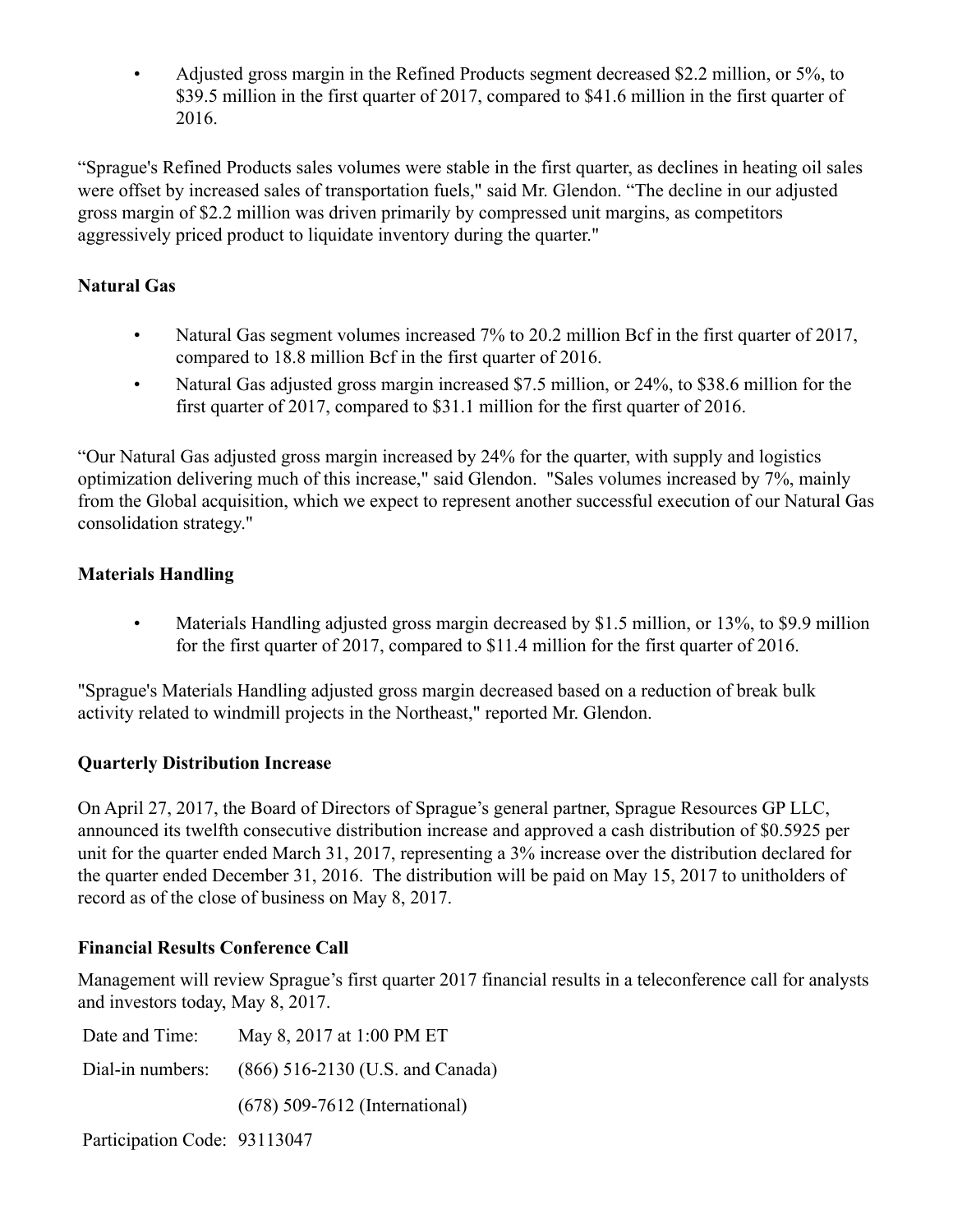The conference call may also be accessed live by a webcast available on the "Investor Relations" page of Sprague's website at www.spragueenergy.com and will be archived on the website for one year.

### **About Sprague Resources LP**

Sprague Resources LP is a master limited partnership engaged in the purchase, storage, distribution and sale of refined petroleum products and natural gas. Sprague also provides storage and handling services for a broad range of materials.

### **Non-GAAP Financial Measures**

Adjusted EBITDA and adjusted gross margin are measures not defined by GAAP. We define EBITDA as net income (loss) before interest, income taxes, depreciation and amortization. We define adjusted EBITDA as EBITDA increased by unrealized hedging losses and decreased by unrealized hedging gains, in each case with respect to refined products and natural gas inventory, prepaid forward contracts and natural gas transportation contracts. We define adjusted gross margin as net sales less cost of products sold (exclusive of depreciation and amortization) and decreased by total commodity derivative gains and losses included in net income (loss) and increased by realized commodity derivative gains and losses included in net income (loss), in each case with respect to refined products and natural gas inventory, prepaid forward contracts and natural gas transportation contracts.

To manage Sprague's underlying performance, including its physical and derivative positions, management utilizes adjusted gross margin. Adjusted gross margin is also used by external users of our consolidated financial statements to assess our economic results of operations and its commodity market value reporting to lenders. EBITDA and adjusted EBITDA are used as supplemental financial measures by external users of our financial statements, such as investors, trade suppliers, research analysts and commercial banks to assess the financial performance of our assets, operations and return on capital without regard to financing methods, capital structure or historical cost basis; the ability of our assets to generate sufficient revenue, that when rendered to cash, will be available to pay interest on our indebtedness and make distributions to our equity holders; repeatable operating performance that is not distorted by non-recurring items or market volatility; and, the viability of acquisitions and capital expenditure projects.

Sprague believes that investors benefit from having access to the same financial measures that are used by its management and that these measures are useful to investors because they aid in comparing its operating performance with that of other companies with similar operations. The adjusted EBITDA and adjusted gross margin data presented by Sprague may not be comparable to similarly titled measures at other companies because these items may be defined differently by other companies. Please see the attached reconciliations of net income to adjusted EBITDA and operating income to adjusted gross margin.

With regard to guidance, reconciliation of non-GAAP adjusted EBITDA guidance to the closest corresponding GAAP measure (expected net income (loss)) is not available without unreasonable efforts on a forward-looking basis due to the inherent difficulty and impracticality of forecasting certain amounts required by GAAP such as unrealized gains and losses on derivative hedges, which can have a significant and potentially unpredictable impact on our future GAAP financial results.

Sprague uses the non-GAAP term "permanent leverage" or "permanent leverage ratio" when referring to its Consolidated Total Leverage Ratio as contained in its Credit Agreement. Sprague's permanent leverage ratio equates to the aggregate of its acquisition facility borrowings, capital lease obligations, debentures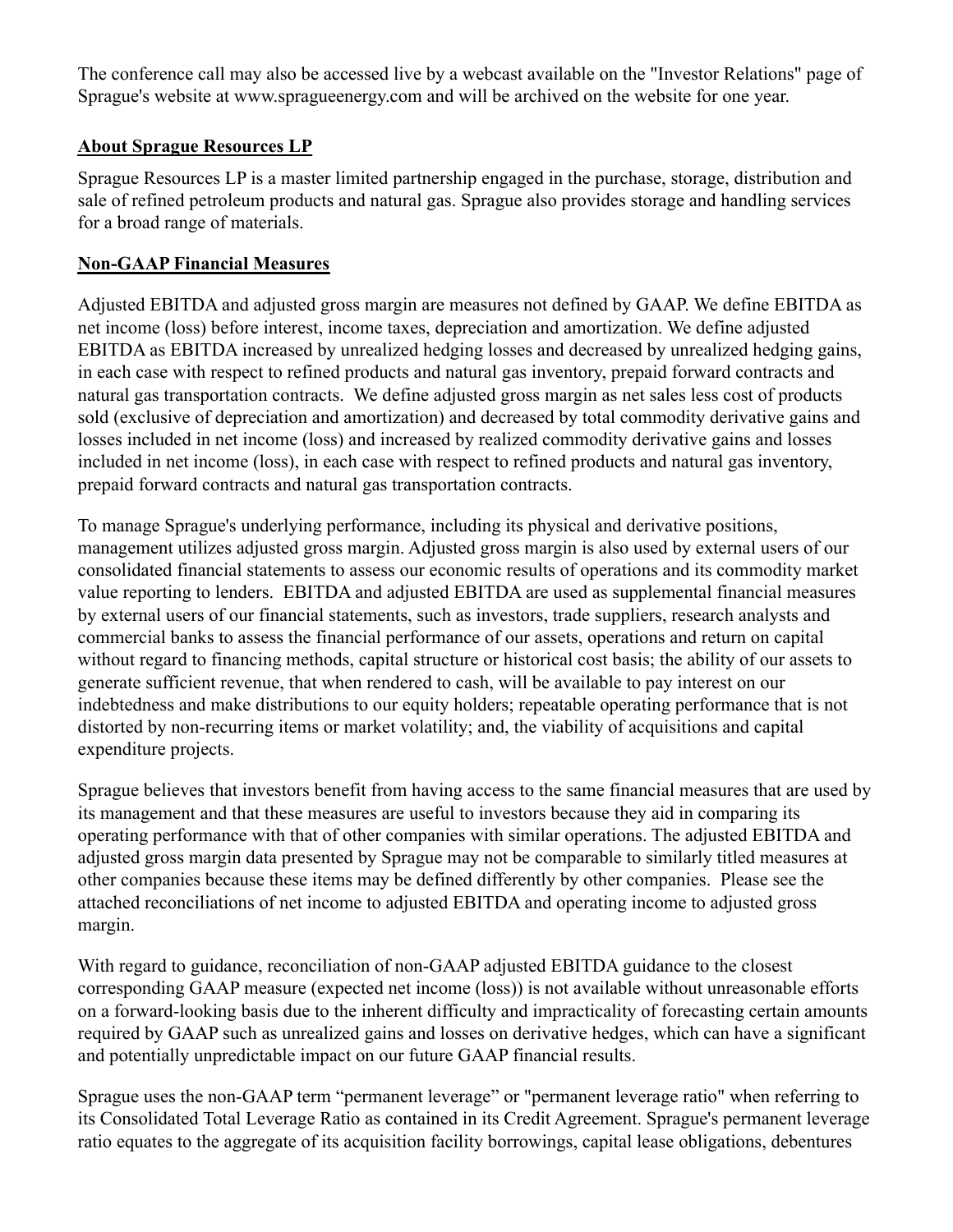and other debt divided by the consolidated trailing twelve month adjusted EBITDA, as defined by the Credit Agreement. For computing compliance with the Credit Agreement, Sprague makes modifications to adjusted EBITDA to reflect the pro forma effect of acquisitions and adjusts for interest income, non-cash expenses, gain(loss) on sale of assets and other adjustments as allowed under the Credit Agreement. Management believes the permanent leverage ratio is helpful to investors in assessing the Partnership's overall debt profile and is used by management to evaluate its ability to finance capital expenditures and acquisitions.

### **Forward Looking Statements**

This press release may include forward-looking statements that we believe to be reasonable as of today's date. These forward-looking statements involve risks and uncertainties and other factors that are difficult to predict and many of which are beyond management's control. Although Sprague believes that the assumptions underlying these statements are reasonable, investors are cautioned that such forward-looking statements are inherently uncertain and involve risks that may affect our business prospects and performance causing actual results to differ from those discussed in the foregoing release. Such risks and uncertainties include, by way of example and not of limitation: increased competition for our products or services; changes in supply or demand for our products; changes in operating conditions and costs; changes in the level of environmental remediation spending; potential equipment malfunction; potential labor issues; the legislative or regulatory environment; terminal construction/repair delays; nonperformance by major customers or suppliers; and political and economic conditions, including the impact of potential terrorist acts and international hostilities. These and other applicable risks and uncertainties have been described more fully in Sprague's most recent Annual Report on Form 10-K filed with the U.S. Securities and Exchange Commission ("SEC") on March 10, 2017, and in our subsequent Form 10-Q, Form 8-K and other documents filed with or furnished to the SEC.

Sprague undertakes no obligation and does not intend to update any forward-looking statements to reflect new information or future events. You are cautioned not to place undue reliance on these forward-looking statements which speak only as of the date of this press release.

\*\*\*\*\*

This release is intended to be a qualified notice under Treasury Regulation Section 1.1446-4(b). Brokers and nominees should treat one hundred percent (100.0%) of Sprague's distributions to non-U.S. investors as being attributable to income that is effectively connected with a United States trade or business. Accordingly, Sprague's distributions to non-U.S. investors are subject to federal income tax withholding at the highest applicable effective tax rate.

###

(Financial Tables Below)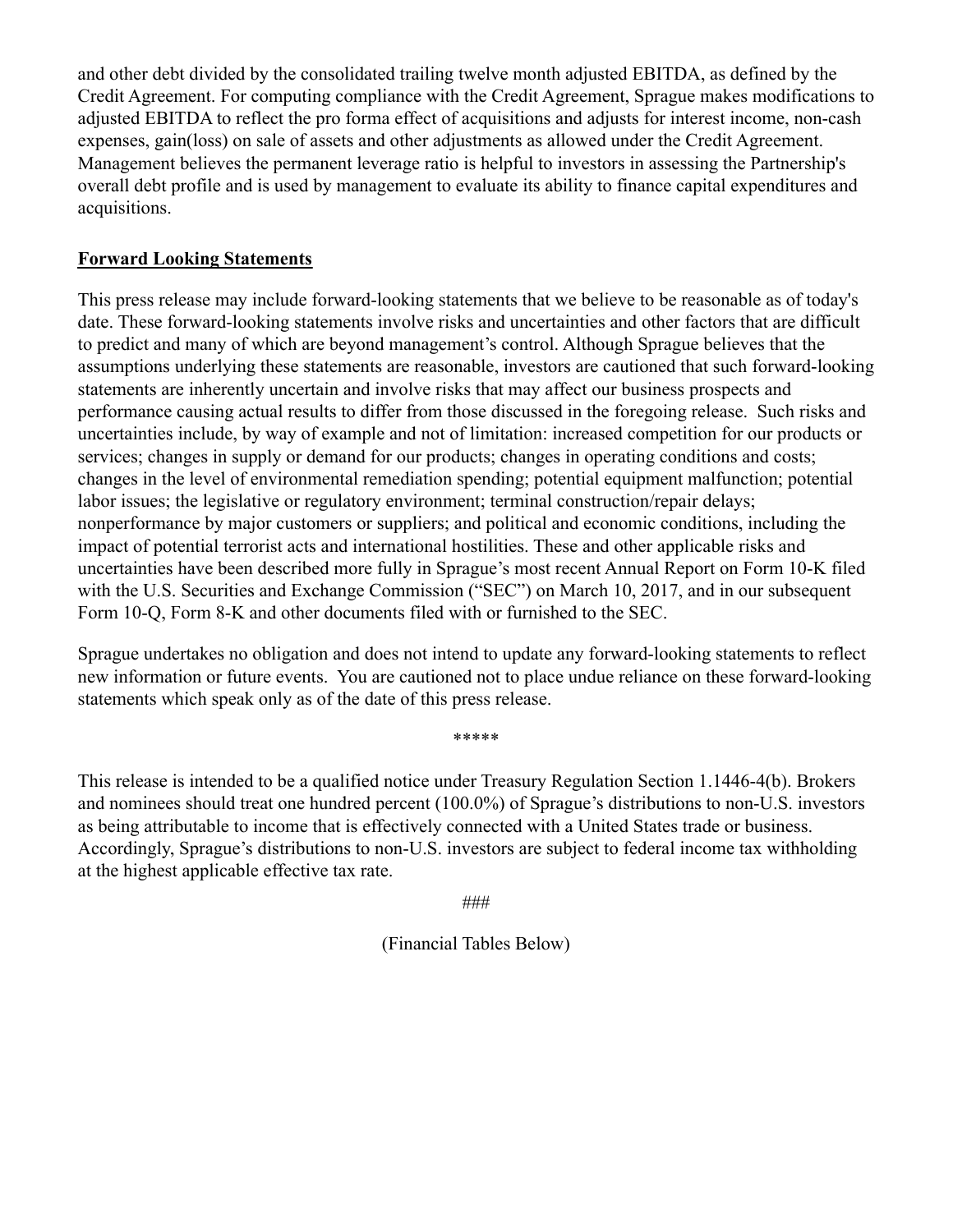#### **Sprague Resources LP Summary Financial Data Three Months Ended March 31, 2017 and 2016**

|                                                                    |      | Three Months Ended March 31, |                    |                     |  |
|--------------------------------------------------------------------|------|------------------------------|--------------------|---------------------|--|
|                                                                    |      | 2017<br>(unaudited)          |                    | 2016<br>(unaudited) |  |
|                                                                    |      |                              |                    |                     |  |
|                                                                    |      | (\$ in thousands)            |                    |                     |  |
| <b>Statement of Operations Data:</b>                               |      |                              |                    |                     |  |
| Net sales                                                          | \$   | 917,807                      | \$                 | 722,907             |  |
| Operating costs and expenses:                                      |      |                              |                    |                     |  |
| Cost of products sold (exclusive of depreciation and amortization) |      | 795,146                      |                    | 639,620             |  |
| Operating expenses                                                 |      | 16,832                       |                    | 16,829              |  |
| Selling, general and administrative                                |      | 26,289                       |                    | 24,130              |  |
| Depreciation and amortization                                      |      | 5,932                        |                    | 5,031               |  |
| Total operating costs and expenses                                 |      | 844,199                      |                    | 685,610             |  |
| Operating income                                                   |      | 73,608                       |                    | 37,297              |  |
| Other income (expense)                                             |      | 64                           |                    | (95)                |  |
| Interest income                                                    |      | 84                           |                    | 127                 |  |
| Interest expense                                                   |      | (7,155)                      |                    | (6,983)             |  |
| Income before income taxes                                         |      | 66,601                       |                    | 30,346              |  |
| Income tax provision                                               |      | (2,102)                      |                    | (525)               |  |
| Net income                                                         |      | 64,499                       |                    | 29,821              |  |
| Incentive distributions declared                                   |      | (742)                        |                    | (275)               |  |
| Limited partners' interest in net income                           | $\$$ | 63,757                       | $\$$               | 29,546              |  |
| Net income per limited partner unit:                               |      |                              |                    |                     |  |
| Common - basic                                                     | \$   | 2.98                         | \$                 | 1.39                |  |
| Common - diluted                                                   | \$   | 2.94                         | \$                 | 1.38                |  |
| Subordinated - basic and diluted                                   |      | N/A                          | $\mathbf{\hat{s}}$ | 1.39                |  |
| Units used to compute net income per limited partner unit:         |      |                              |                    |                     |  |
| Common - basic                                                     |      | 21,404,992                   |                    | 11,109,914          |  |
| Common - diluted                                                   |      | 21,718,627                   |                    | 11,249,460          |  |
| Subordinated - basic and diluted                                   |      | N/A                          |                    | 10,071,970          |  |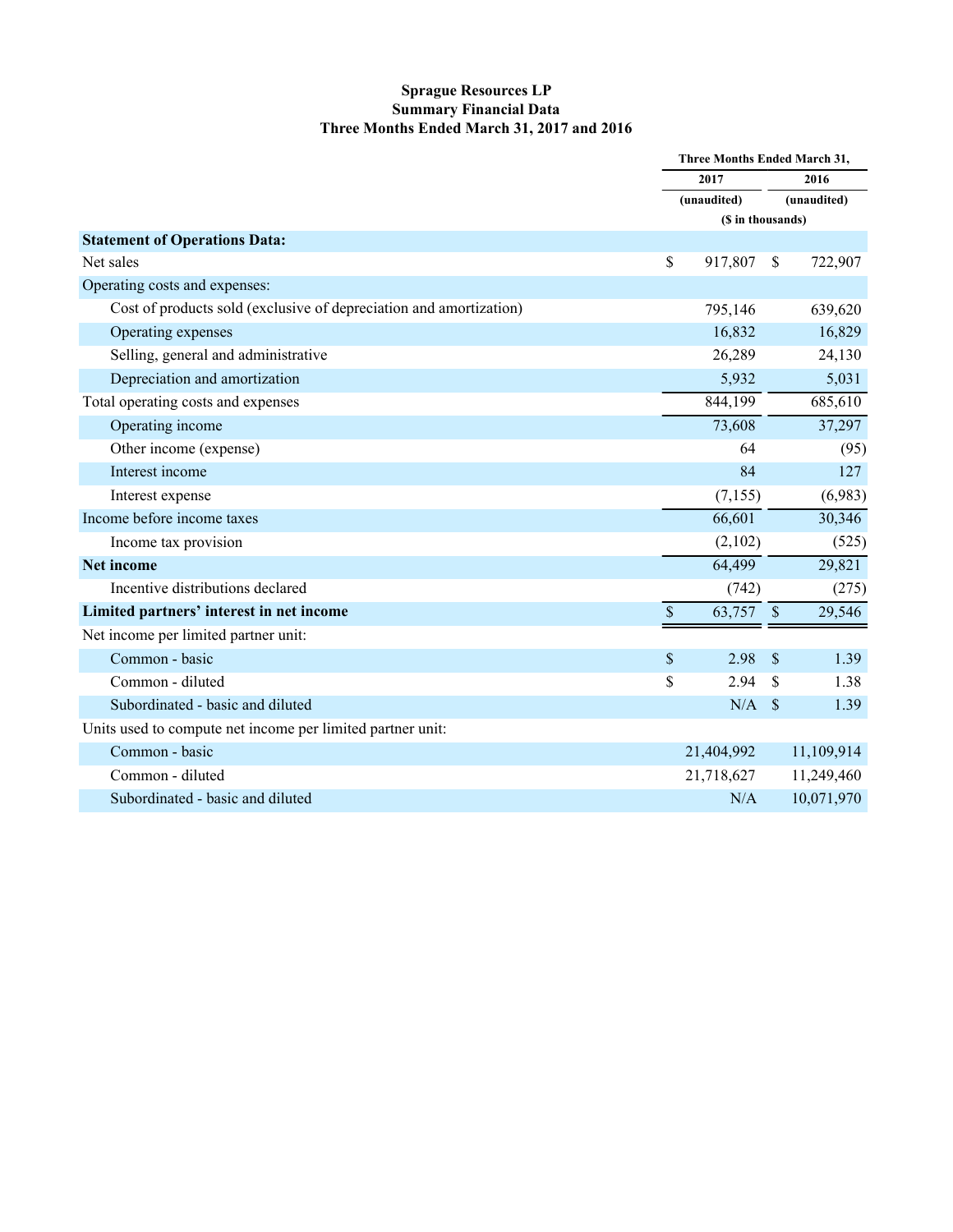#### **Sprague Resources LP Volume, Net Sales and Adjusted Gross Margin by Segment Three Months Ended March 31, 2017 and 2016**

|                                                                     | <b>Three Months Ended March 31,</b> |                                        |               |             |
|---------------------------------------------------------------------|-------------------------------------|----------------------------------------|---------------|-------------|
|                                                                     |                                     | 2017<br>(unaudited)                    |               | 2016        |
|                                                                     |                                     |                                        |               | (unaudited) |
|                                                                     |                                     | (\$ and volumes in thousands)          |               |             |
| <b>Volumes:</b>                                                     |                                     |                                        |               |             |
| Refined products (gallons)                                          |                                     | 472,710                                |               | 477,372     |
| Natural gas (MMBtus)                                                |                                     | 20,204                                 |               | 18,831      |
| Materials handling (short tons)                                     |                                     | 581                                    |               | 637         |
| Materials handling (gallons)                                        |                                     | 75,264                                 |               | 75,390      |
| <b>Net Sales:</b>                                                   |                                     |                                        |               |             |
| Refined products                                                    | $\boldsymbol{\mathsf{S}}$           | 781,590                                | $\sqrt{\ }$   | 589,944     |
| Natural gas                                                         |                                     | 119,666                                |               | 115,619     |
| Materials handling                                                  |                                     | 9,925                                  |               | 11,391      |
| Other operations                                                    |                                     | 6,626                                  |               | 5,953       |
| Total net sales                                                     | $\overline{\$}$                     | $\overline{917,807}$ \ $\overline{\$}$ |               | 722,907     |
| Reconciliation of Operating Income to Adjusted Gross Margin:        |                                     |                                        |               |             |
| <b>Operating income</b>                                             | \$                                  | 73,608                                 | $\mathcal{S}$ | 37,297      |
| Operating costs and expenses not allocated to operating segments:   |                                     |                                        |               |             |
| Operating expenses                                                  |                                     | 16,832                                 |               | 16,829      |
| Selling, general and administrative                                 |                                     | 26,289                                 |               | 24,130      |
| Depreciation and amortization                                       |                                     | 5,932                                  |               | 5,031       |
| Add: unrealized (gain) loss on inventory derivatives                |                                     | (24,508)                               |               | 3,304       |
| Add: unrealized loss (gain) on prepaid forward contract derivatives |                                     | 27                                     |               | (481)       |
| Add: unrealized (gain) loss on natural gas transportation contracts |                                     | (7, 814)                               |               | 344         |
| Total adjusted gross margin:                                        | \$                                  | 90,366                                 | $\mathcal{S}$ | 86,454      |
| <b>Adjusted Gross Margin:</b>                                       |                                     |                                        |               |             |
| Refined products                                                    | \$                                  | 39,478                                 | $\mathcal{S}$ | 41,642      |
| Natural gas                                                         |                                     | 38,590                                 |               | 31,122      |
| Materials handling                                                  |                                     | 9,925                                  |               | 11,392      |
| Other operations                                                    |                                     | 2,373                                  |               | 2,298       |
| Total adjusted gross margin                                         | \$                                  | 90,366                                 | $\mathcal{S}$ | 86,454      |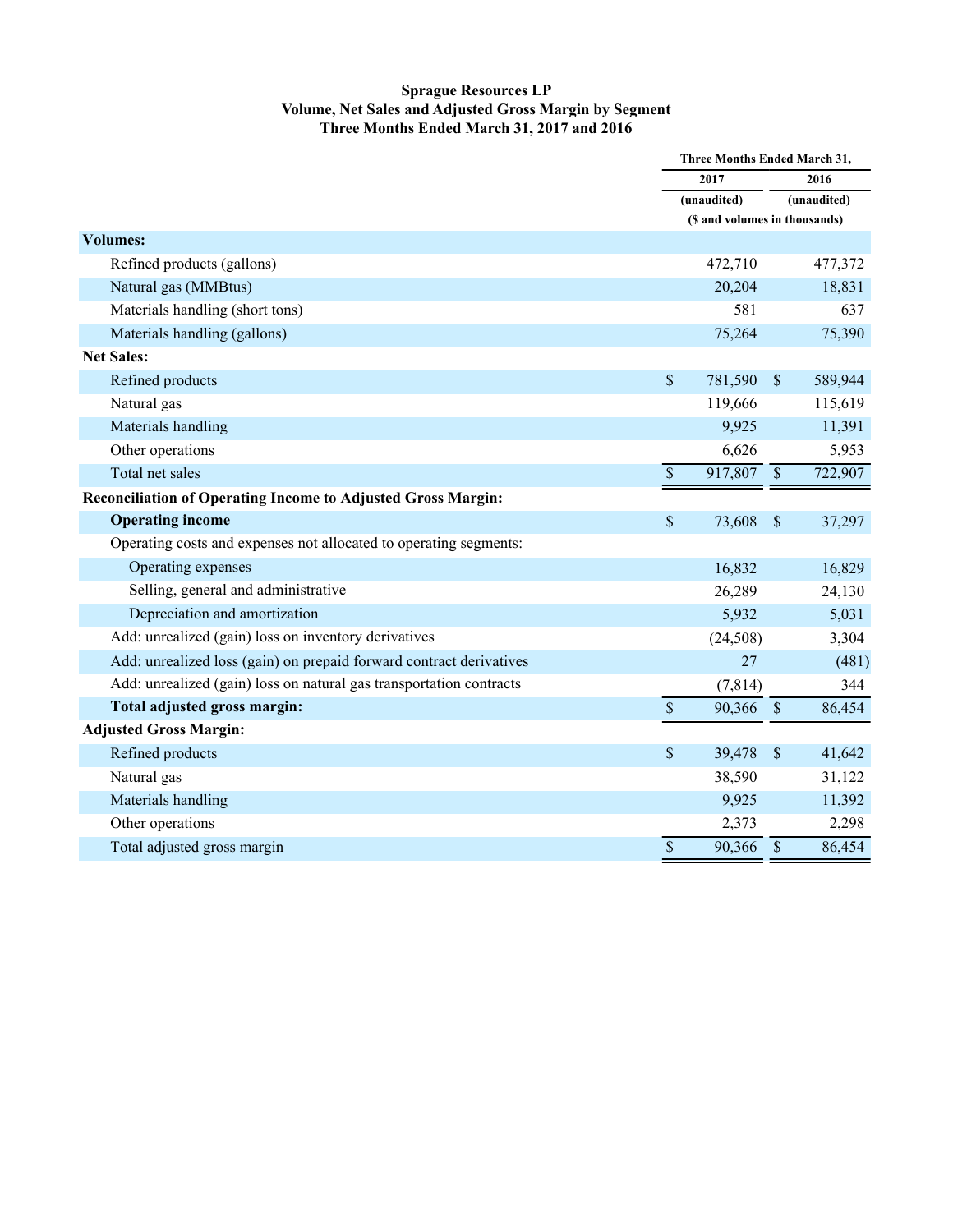#### **Sprague Resources LP Reconciliation of Net Income to Non-GAAP Measures Three Months Ended March 31, 2017 and 2016**

|                                                                                                                     | <b>Three Months Ended March 31,</b> |          |               |         |
|---------------------------------------------------------------------------------------------------------------------|-------------------------------------|----------|---------------|---------|
|                                                                                                                     | 2017<br>(unaudited)                 |          |               | 2016    |
|                                                                                                                     |                                     |          | (unaudited)   |         |
|                                                                                                                     | (\$ in thousands)                   |          |               |         |
| Reconciliation of net income to EBITDA, Adjusted EBITDA<br>and Distributable Cash Flow:                             |                                     |          |               |         |
| Net income                                                                                                          | \$                                  | 64,499   | <sup>\$</sup> | 29,821  |
| Add/(deduct):                                                                                                       |                                     |          |               |         |
| Interest expense, net                                                                                               |                                     | 7,071    |               | 6,856   |
| Tax provision                                                                                                       |                                     | 2,102    |               | 525     |
| Depreciation and amortization                                                                                       |                                     | 5,932    |               | 5,031   |
| <b>EBITDA</b>                                                                                                       | \$                                  | 79,604   | <sup>S</sup>  | 42,233  |
| Add: unrealized (gain) loss on inventory derivatives                                                                |                                     | (24,508) |               | 3,304   |
| Add: unrealized loss (gain) on prepaid forward contract derivatives                                                 |                                     | 27       |               | (481)   |
| Add: unrealized (gain) loss on natural gas transportation contracts                                                 |                                     | (7, 814) |               | 344     |
| <b>Adjusted EBITDA</b>                                                                                              | $\overline{\mathbb{S}}$             | 47,309   | $\mathbb{S}$  | 45,400  |
| Add/(deduct):                                                                                                       |                                     |          |               |         |
| Cash interest expense, net                                                                                          |                                     | (6,056)  |               | (5,929) |
| Cash taxes                                                                                                          |                                     | (840)    |               | (607)   |
| Maintenance capital expenditures                                                                                    |                                     | (1, 540) |               | (1,629) |
| Elimination of expense relating to incentive compensation and directors fees<br>expected to be paid in common units |                                     | 928      |               | 236     |
| Other                                                                                                               |                                     | 345      |               | 312     |
| Distributable cash flow                                                                                             | \$                                  | 40,146   | \$            | 37,783  |